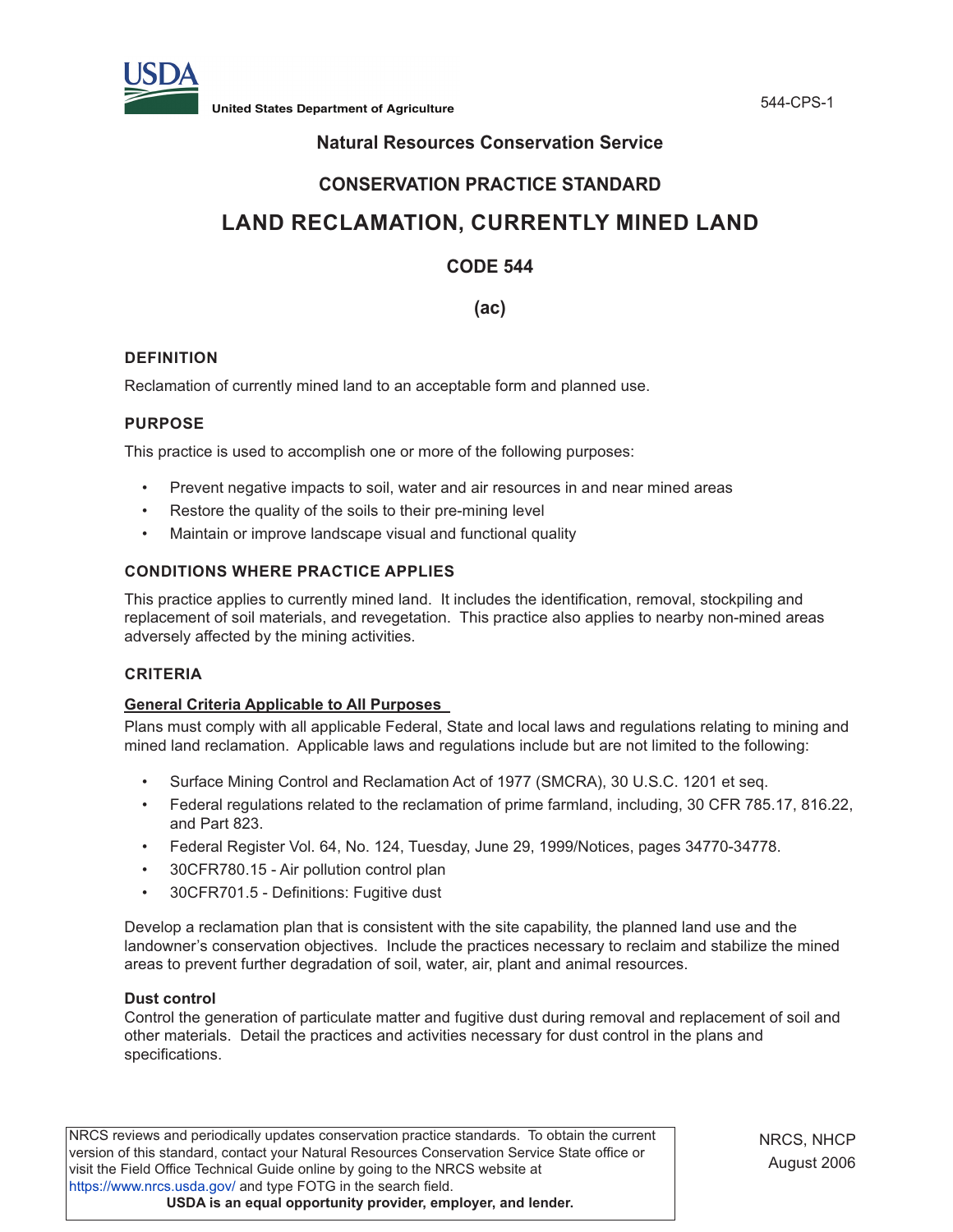#### **Site preparation**

Properly identify areas for preservation including those containing trees, vegetation, historic structures, stream corridors, natural springs or other important features.

Remove trees, logs, brush, rubbish and other debris from disturbed areas that will interfere with reconstruction and reclamation operations. Dispose of these undesirable materials so they will not create a resource problem or interfere with reclamation activities and the planned land use.

#### **Land shaping and erosion and sediment control**

Shape the land surface to provide adequate surface drainage and to blend into the surrounding topography. Use erosion control practices to reduce slope lengths where sheet and rill erosion will exceed acceptable levels.

Use sediment trapping practices such as filter strips, riparian forest buffers, contour buffer strips, sediment basins or similar practices to trap sediment before it leaves the project site. Establish drainage ways with sufficient capacity and stability to carry concentrated runoff from the reclaimed area into receiving streams without causing erosion.

#### **Establishment of vegetation**

Do site preparation, planting and seeding at a time and in a manner to ensure survival and growth of the selected species. In the plans and specifications, identify the criteria for successful establishment of vegetation such as minimum percent ground/canopy cover, percent survival or stand density.

Apply soil amendments and or plant nutrients as appropriate, according to the requirements of NRCS Conservation Practice Standard (CPS) Nutrient Management (Code 590). If the recommended fertilizer rate exceeds the criteria in CPS Nutrient Management (Code 590), use appropriate mitigating practices to reduce the risk of nutrient losses from the site.

Select plant materials suitable for the specified end land use according to local climate potential, site conditions and local NRCS criteria. Identify in the plans and specifications the species, rates of seeding or planting, minimum quality of planting stock, such as PLS or stem caliper, and method of establishment. Use only viable, high quality seed or planting stock.

Use local NRCS criteria for seedbed preparation, seeding rates, planting dates, depths and methods.

# **Additional Criteria to Restore the Quality of Soils to Their Pre-mining Level**

#### **Removal of soil material for reconstruction**

Complete a detailed soil survey of the proposed mine area if suitable soils information is not available. Use the soil survey information to determine the extent and location of prime farmland soils.

Remove all upper soil horizons from the project area that are suitable for reconstruction before blasting, mining or any surface disturbance other than removal of woody plants and debris.

If the area is prime farmland follow a reclamation plan prepared according to 30 CFR Part 823.

For soils that are not prime farmland, develop a reclamation plan prepared according to 30 CFR Parts 780 and 816.

Separate soils identified with high electrical conductivity, calcium carbonate, sodium or other restrictive properties, and treat if practicable.

#### **Removal of overburden material for use as topsoil**

Selected overburden materials can be substituted for or added to the A and B

horizons if field observations and/or chemical and physical laboratory analyses demonstrate that the material, or a mixture of overburden and original topsoil, is suited to restoring the capability and productivity of the original A and B horizon material. Analyze overburden materials for pH, sulfide content,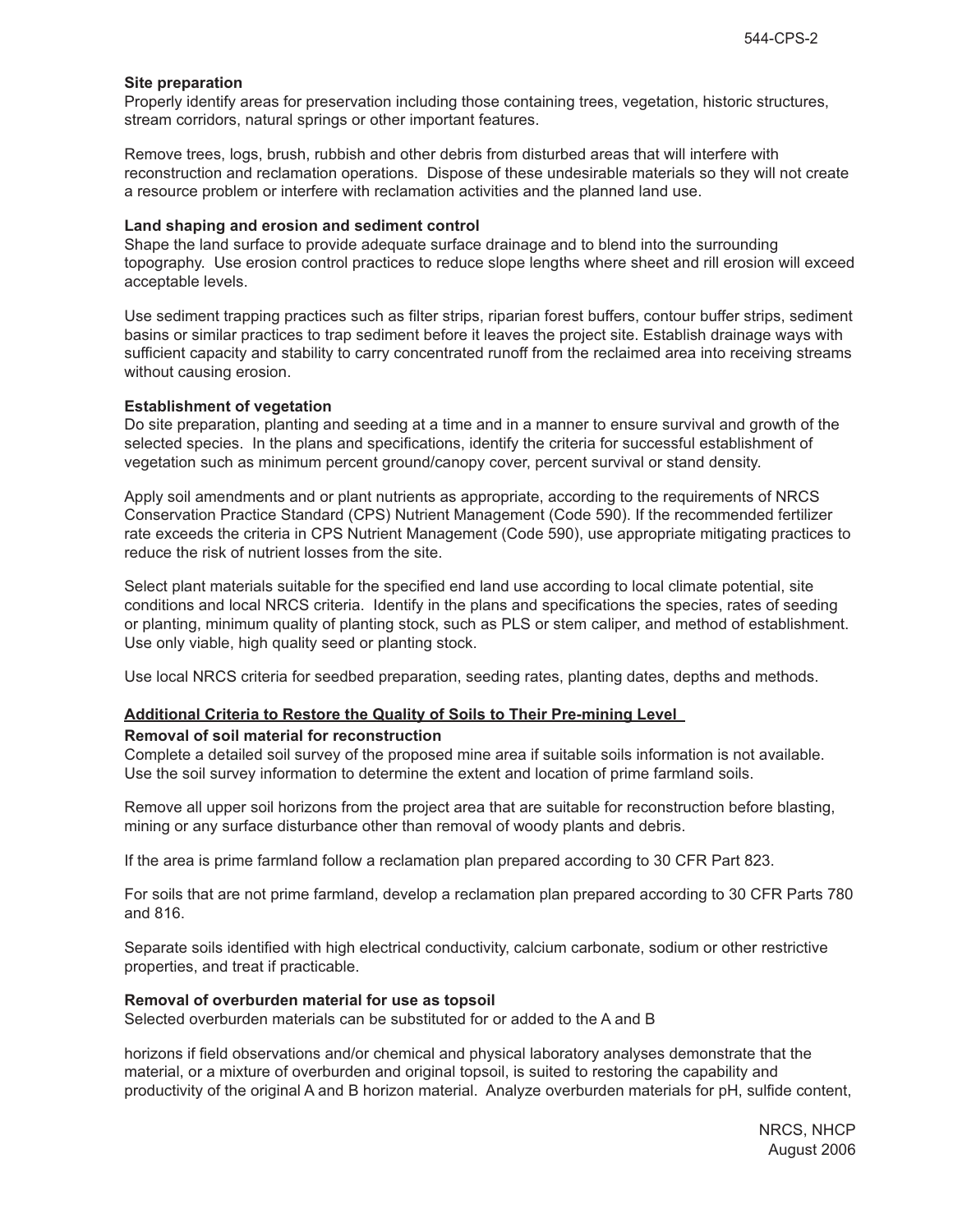organic matter, nitrogen, phosphorus, potassium, sodium absorption ratio, electrical conductivity, texture and available water holding capacity. If the overburden material is determined to be suitable for topsoil, remove and separate from other materials and replace according to the requirements for topsoil placement.

#### **Storage of soil materials**

Stockpile soil materials to be used as topsoil until they are needed for reclamation. Locate stockpiles to protect against wind and water erosion, dust generation, unnecessary compaction and contamination by noxious weeds, invasive species or other undesirable materials.

#### **Replacement of soil material**

When placing cover materials, treat graded areas to eliminate slippage surfaces and promote root penetration before spreading topsoil.

Spread topsoil so the position and thickness of each horizon is equivalent to the undisturbed soil without causing excess compaction.

The moist bulk density and soil strength of the reconstructed soil must support plant growth at a level equivalent to that of a similar layer in undisturbed soil.

#### **Additional Criteria to Maintain or Improve Landscape Visual and Functional Quality**

Reclaim the site to maintain or improve visual quality based on the scenic quality of the reclaimed site as well as the function of the site for the end land use. Plan the reclamation to be compatible with the topography and land cover of the adjacent landscape. Focus on areas of high public visibility, and those offering direct or indirect human and wildlife benefits.

Grade and shape spoil piles and borrow areas to blend with the adjacent landscape topography to the extent practicable.

Develop a planting plan that mimics the species, arrangement, spacing and density of plants growing on adjacent landscapes. Choose native species of erosion control vegetation and other plant materials where practical. Arrange plantings to screen views, delineate open space, act as windbreaks, serve as parkland, wildlife habitat or protect stream corridors.

# **CONSIDERATIONS**

Prior to mining develop a conservation plan that can be used by the land owner as a guide for the development of a reclamation plan with the mining company.

Improper locations for the storage of soil material, access roads and permanent impoundments can cause serious erosion and sedimentation problems. Locate these activities where runoff and sedimentation can be more easily controlled before it enters streams or leaves the site.

Soil permeability is often a problem on reclaimed soils. Improve soil permeability after placing backfill material by using tillage or deep ripping to decrease compaction and promote infiltration and root development when. Do not plan practices that promote infiltration if seepage through cover materials has the potential to increase acid mine drainage.

Overburden materials are often toxic to plants. To determine the best materials to plant, conduct field-site or greenhouse grow-outs to determine the feasibility of using overburden materials.

The reclamation of mined lands provides an opportunity to increase carbon sequestration. Choose species such as deep rooted perennial grasses and trees to increase the carbon sequestration potential of the reclaimed site.

Maintenance activities will need to be done on a regular basis after the initial reclamation to ensure success. Include stabilized access roads to allow access to the site without causing erosion problems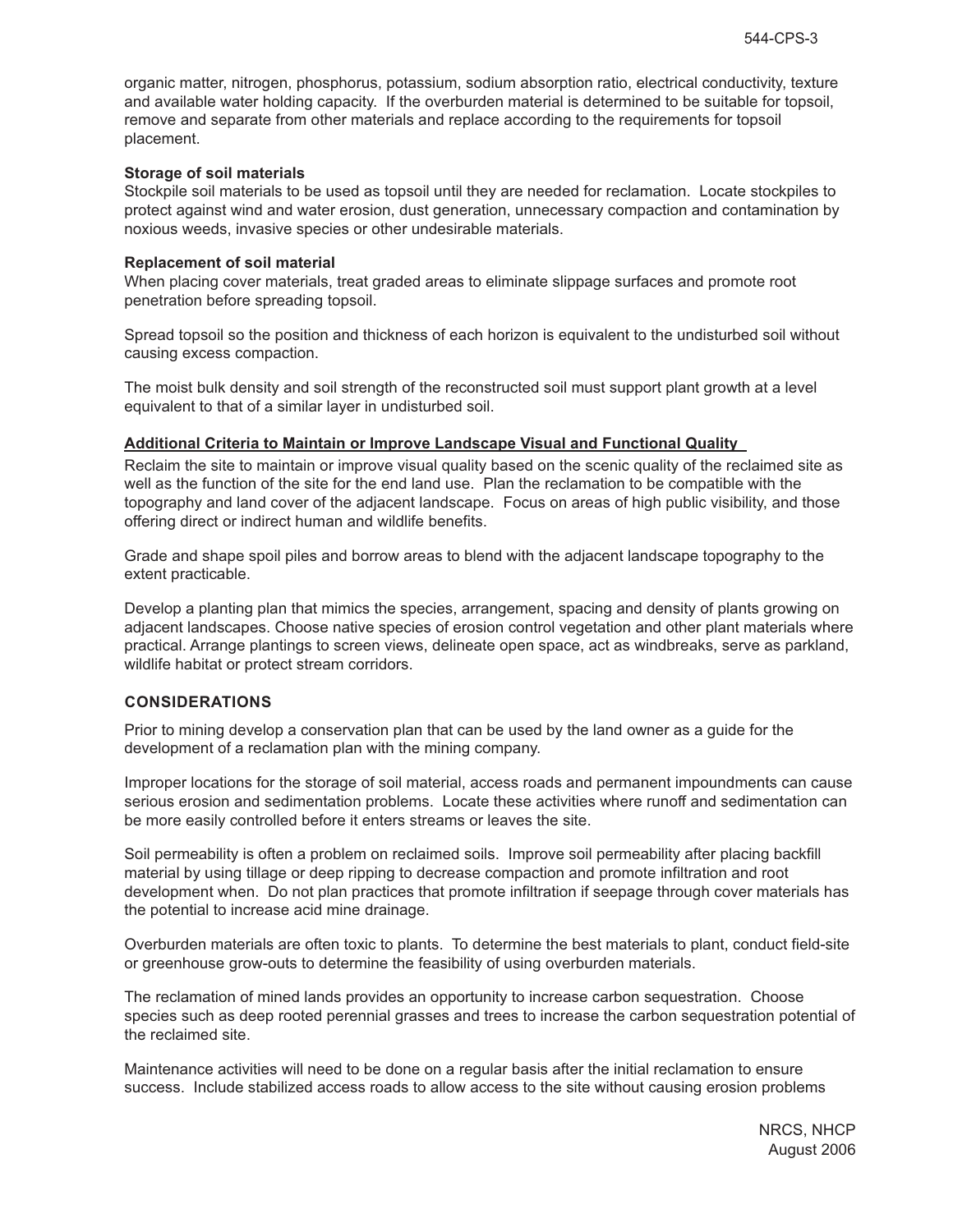Reclaimed mine areas can provide important wildlife habitat. Improve the potential for wildlife habitat by establishing diverse vegetation types, including water in the reclaimed landscape, increasing edge effect and diverse land forms.. Avoid monocultures of vegetation if possible.

Reclaimed soils are often low in organic matter. The use of organic soil amendments such as manure, compost, mulch or sewage sludge can contribute to the success of vegetative establishment by increasing soil organic matter.

Every effort should be made to utilize native, non-invasive vegetative species. Consideration should be given to washing all equipment utilized in the project activities before leaving the site.

#### **PLANS AND SPECIFICATIONS**

Prepare plans and specifications for each treatment unit according to the Criteria, Considerations and Operation and Maintenance sections of this standard.

As a minimum include the following information in the plans and specification for the reclamation area:

- Location of the reclamation area
- Plans showing the final grading to take place on the reclamation area
- The location of topsoil stockpiles
- The location of erosion and sediment control practices
- Detail information for the installation of erosion and sediment control practices
- Detail information on the soil amendments to be applied to the site
- Detail information on the species and arrangement of plant materials to be planted on the site

#### **OPERATION AND MAINTENANCE**

Prepare an operation and maintenance plan that provides specific details concerning conservation practices identified in the reclamation plan. As a minimum include the following items in the operation and maintenance plan:

- Periodic checking of the site for areas where settlement may adversely affect drainage and land use.
- Periodic checking of the site for bare spots, eroded areas, areas of excessive settlement and other areas where initial attempts to establish vegetation were not successful.
- Periodic soil testing and checking of vegetation to determine if additional soil amendments are needed.
- Maintenance of access roads.
- Maintenance of drainage structures and channels.
- Periodic checking of the site for noxious weeds and invasive species.
- Control of vehicular traffic to minimize disturbance to reclaimed areas.

#### **REFERENCES**

Soil Survey Division Staff. 1993. Soil survey manual. Pp. 90-92. Soil Conservation Service. U.S. Department of Agriculture Handbook 18.

**National Cultural Resources Procedures Handbook.** 2003. USDA, Natural Resources Conservation Service, Washington D.C.

National Agronomy Manual, Part 501, Water Erosion. 2002. USDA Natural Resources Conservation Service, Washington D.C.